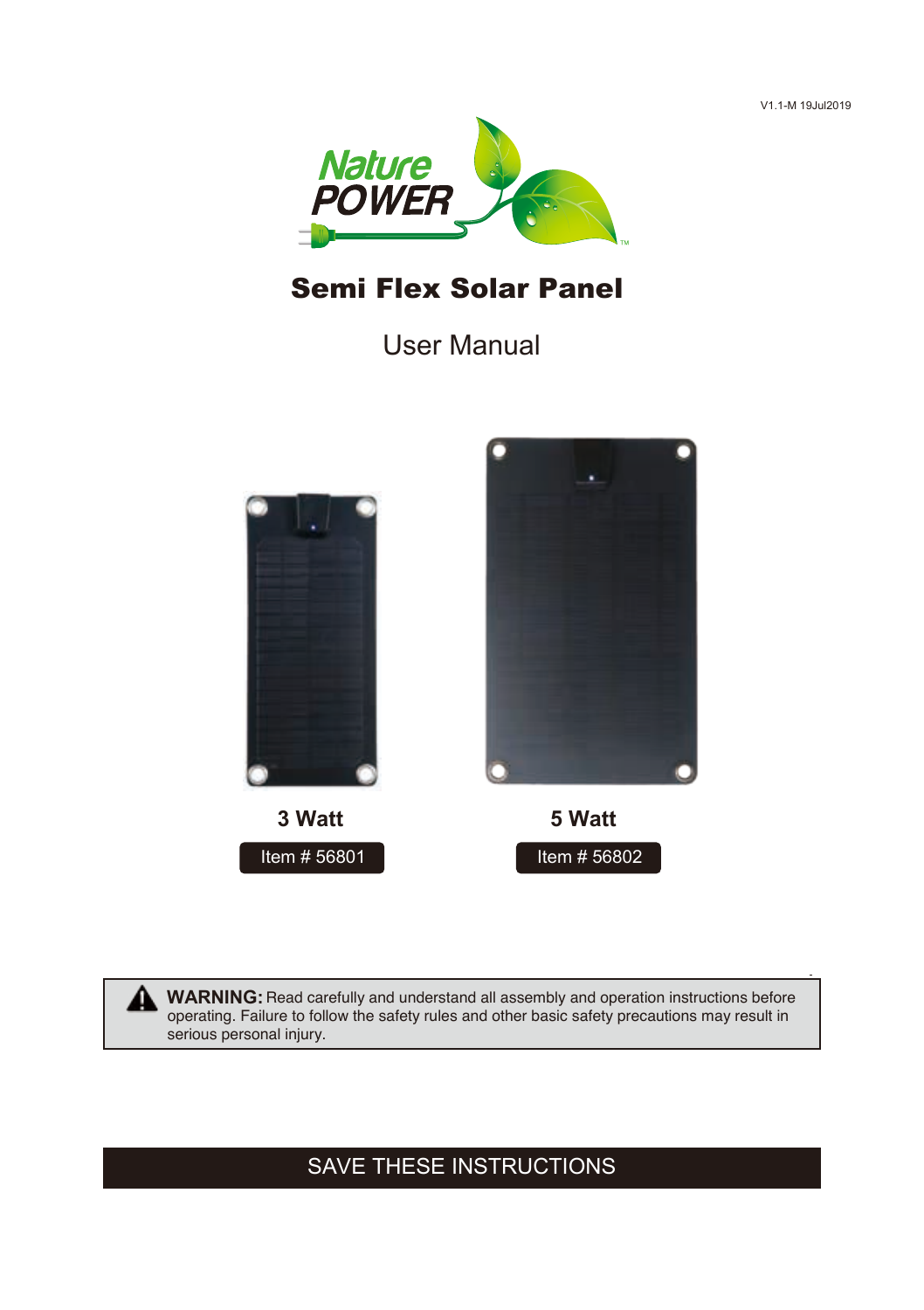## **Important Safety Information**

Thank you for choosing a Nature Power Product.

Save the receipt and these instructions. It is important that you read the entire manual to become familiar with this product before you begin using it.

This product is designed for certain applications only. the distributor cannot be responsible for issues arising from modification. We strongly recommend this product not be modified and/or used for any application other than that for which it was designed. If you have any question relative to a particular application, Do not use the product until you have first contacted the distributor to determine if it can or should be performed on the product.

For technical question please call 1800-588-0590

# **WARNING**

- Read and understand all instructions. Failure to follow all instructions may result in serious injuryor property damage.
- The warnings, cautions, and instructions in this manual cannot cover all possible conditions orsituations that could occur. Exercise common sense and caution when using this tool. Always beaware of the environment and ensure that the tool is used in a safe and responsible manner.
- Do not allow persons to operate or assemble the product until they have read this manual andhave developed a thorough understanding of how it works.
- Do not modify this product in any way. Unauthorized modification may impair the function and/orsafety and could affect the life of the product. There are specific applications for which theproduct was designed.
- Use the right tool for the job. DO NOT attempt to force small equipment to do the work of largerindustrial equipment. There are certain applications for which this equipment was designed. Itwill be a safer experience and do the job better at the capacity for which it was intended. DO NOT use this equipment for a purpose for which it was not intended.
- Industrial or commercial applications must follow OSHA requirements.

# *WARNING*

This product can expose you to chemicals, including Di (2-ethylhexyl) phthalate (DEHP)<br>which is known to the State of California to cause cancer, birth defects or other reproductive<br>harm. For more information, go to www.p6

### *ADVERTENCIA*

Este producto puede exponerlo a productos químicos, incluidos Di (2-etilhexil) ftalato (DEHP) que el estado de California sabe que causa cáncer, defectos de nacimiento u otros daños reproductivos. Para obtener más información, vaya a www.p65warnings.ca.gov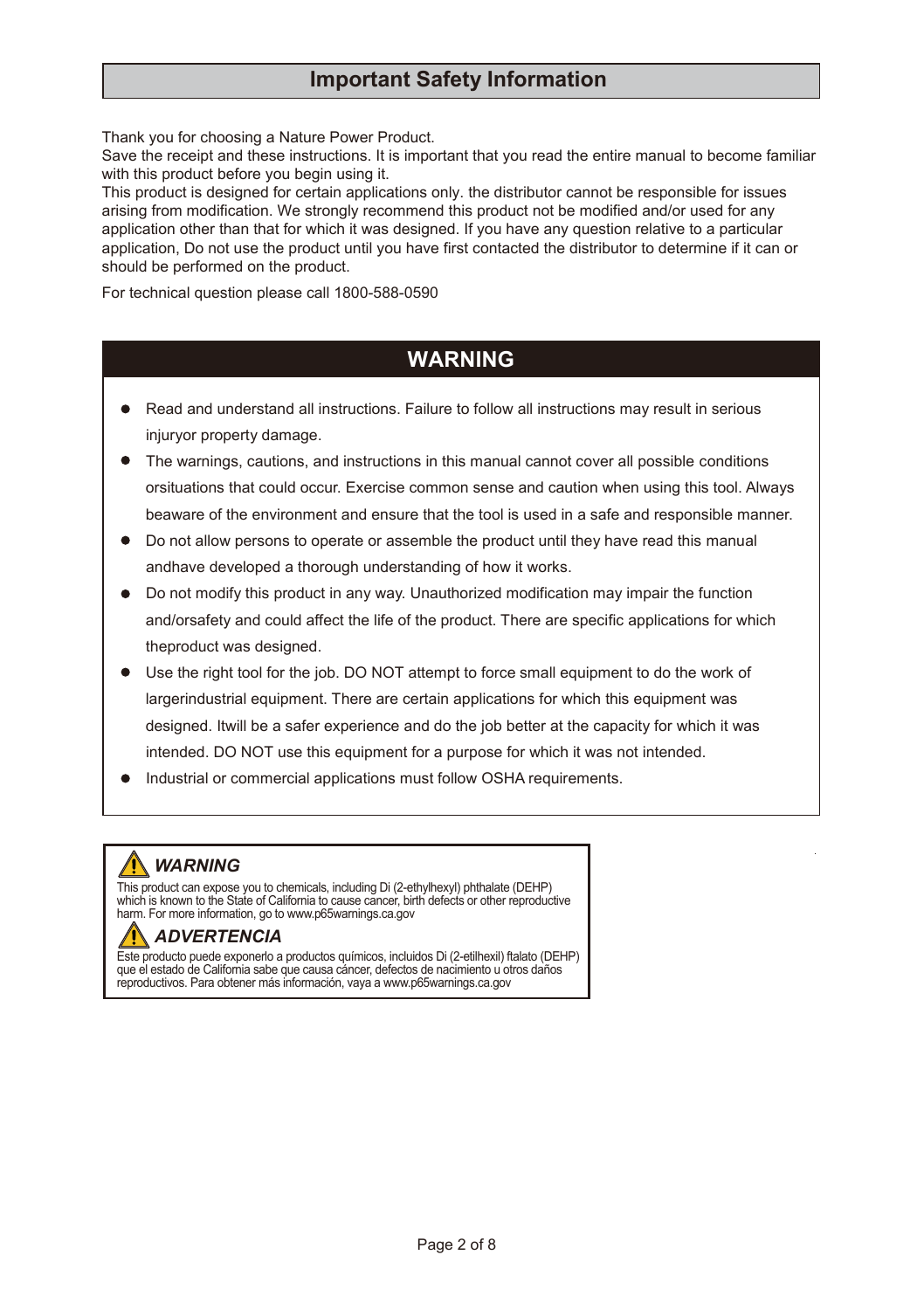### **Cautions**

- Never touch the end of output cables with your bare hands when the modules are irradiated. Handle wires with rubber-gloved hands to avoid electric shock.
- Do not wear metallic jewelry when working on electrical equipment.
- Product should be installed and maintained by qualified personnel.
- Do not drop tool or other item on the glass of the solar module.
- Do not scratch the back film of the solar panel.
- Avoid exposing solar panels to partial sunlight or shadows. Partial sunlight can cause hot spots on the panel.
- Do not pour chemicals on module when cleaning.
- Keep module away from children.

#### **Precautions when working with batteries**

- Never smoke or allow a spark or flame near the batteries.
- Batteries generate hydrogen and oxygen during charging resulting in evolution of explosive gas mixture. Care should be taken to ventilate the battery area and follow the battery manufacturer's recommendations.
- Batteries contain very corrosive diluted sulphuric acid as electrolyte. Precautions should be taken to prevent contact with skin, eyes or clothing.
- Use caution to reduce the risk of dropping a metal tool on the battery. It could spark or short circuit the battery or other electrical parts and could cause an explosion.
- Remove metal items like rings, bracelets and watches when working with batteries. The batteries can produce a short circuit current high enough to weld a ring or the like to metal and thus cause a severe burn.
- If you need to remove a battery, always remove the ground terminal from the battery first. make sure that all the accessories are off so that you do not cause a spark.
- Use properly insulated tools only when making battery connections.

#### **Precautions when working with solar panels**

With the incidence of sunlight or other light sources on all solar panels, a voltage appears at the output terminals of the solar panel turning it into a source of electricity. To avoid a shock hazard make sure the solar panel is covered with an opaque (dark) material such as paper/cloth during the installation. Do not make contact with the terminals when the panel is exposed to sunlight or other light sources.

#### **Precautions when working with Charge Controllers**

If two or more solar panels are connected in series/parallel make sure that the sum of the short circuit current ratings of all panel strings does not exceed 80% of the charge controller's current rating.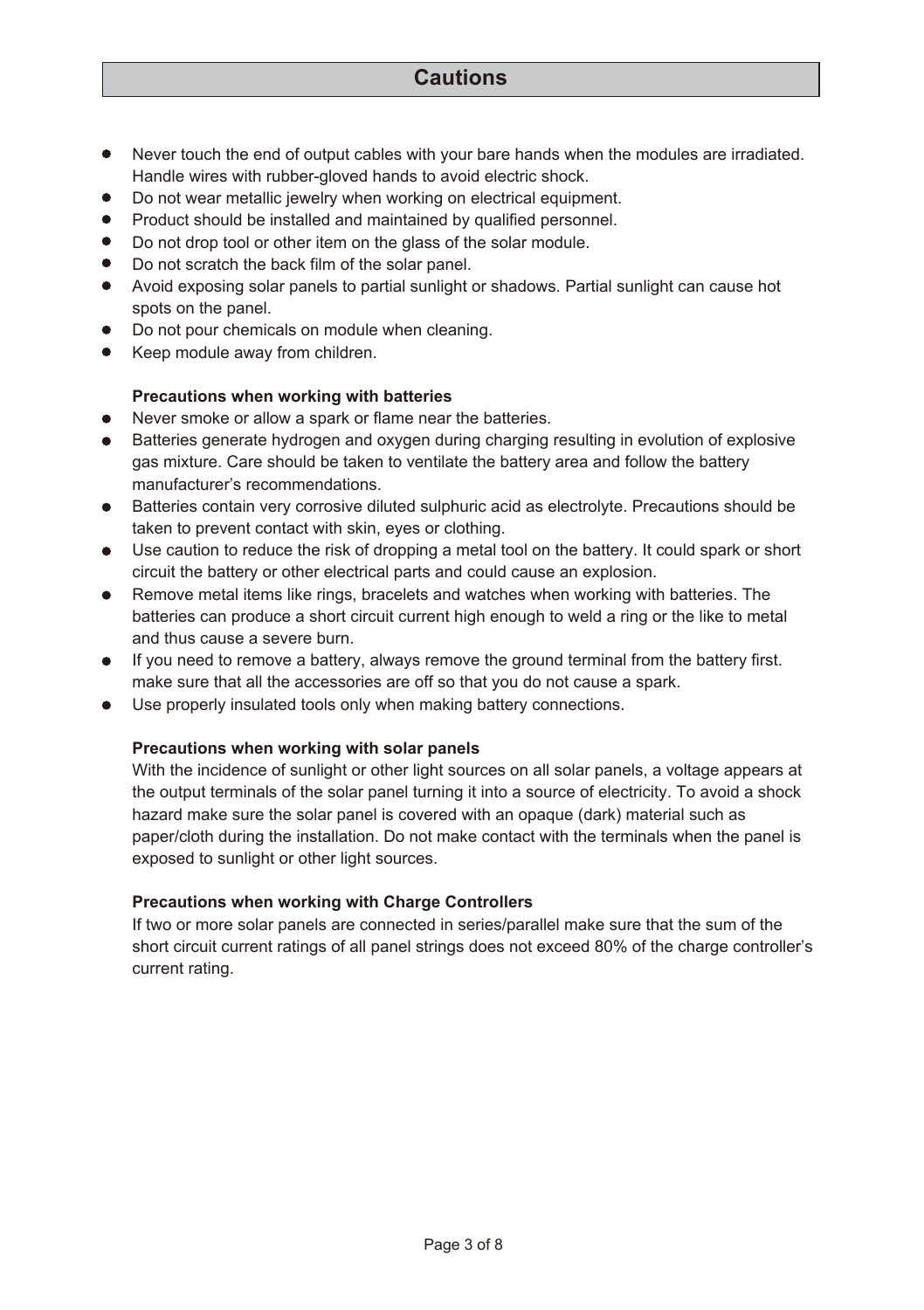## **Intended Use**

Semi-Flexible panels are weather, water and corrosion resistant making them a perfect option for marine applications, RVs, camping and emergency back up. This panel can continuously recharge your 12V batteries with the power of the sun. Light enough to mount on a window with suction cups and durable enough to mount permanently outdoors on a range of vehicles.

### **Parts List**

### **56801 - 3W**

| <b>Reference</b> | <b>Parts Description</b> | Quantity |
|------------------|--------------------------|----------|
|                  | 3W Solar panel           |          |
| 2                | Suction cups             |          |
| 3                | Battery clamp cable      |          |
|                  | DC car plug cable        |          |
| 5                | Manual                   |          |

### **56802 - 5W**

| <b>Reference</b> | <b>Parts Description</b> | Quantity |
|------------------|--------------------------|----------|
|                  | 5W Solar panel           |          |
| 2                | Suction cups             |          |
| 3                | Battery clamp cable      |          |
| 4                | DC car plug cable        |          |
| 5                | Manual                   |          |

| <b>Specification</b>       |                 |                 |  |  |  |  |
|----------------------------|-----------------|-----------------|--|--|--|--|
| <b>Property</b>            | 56801           | 56802           |  |  |  |  |
| Solar Cells                | Monocrystalline | Monocrystalline |  |  |  |  |
| Maximum Power(Pmax)        | 3 Watt          | 5 Watt          |  |  |  |  |
| Current at Pmax(Imp)       | 168 mA          | 280 mA          |  |  |  |  |
| Voltage at Pmax(Vmp)       | 18 Volt         | 18 Volt         |  |  |  |  |
| Short Circuit Current(Isc) | 180 mA          | 302 mA          |  |  |  |  |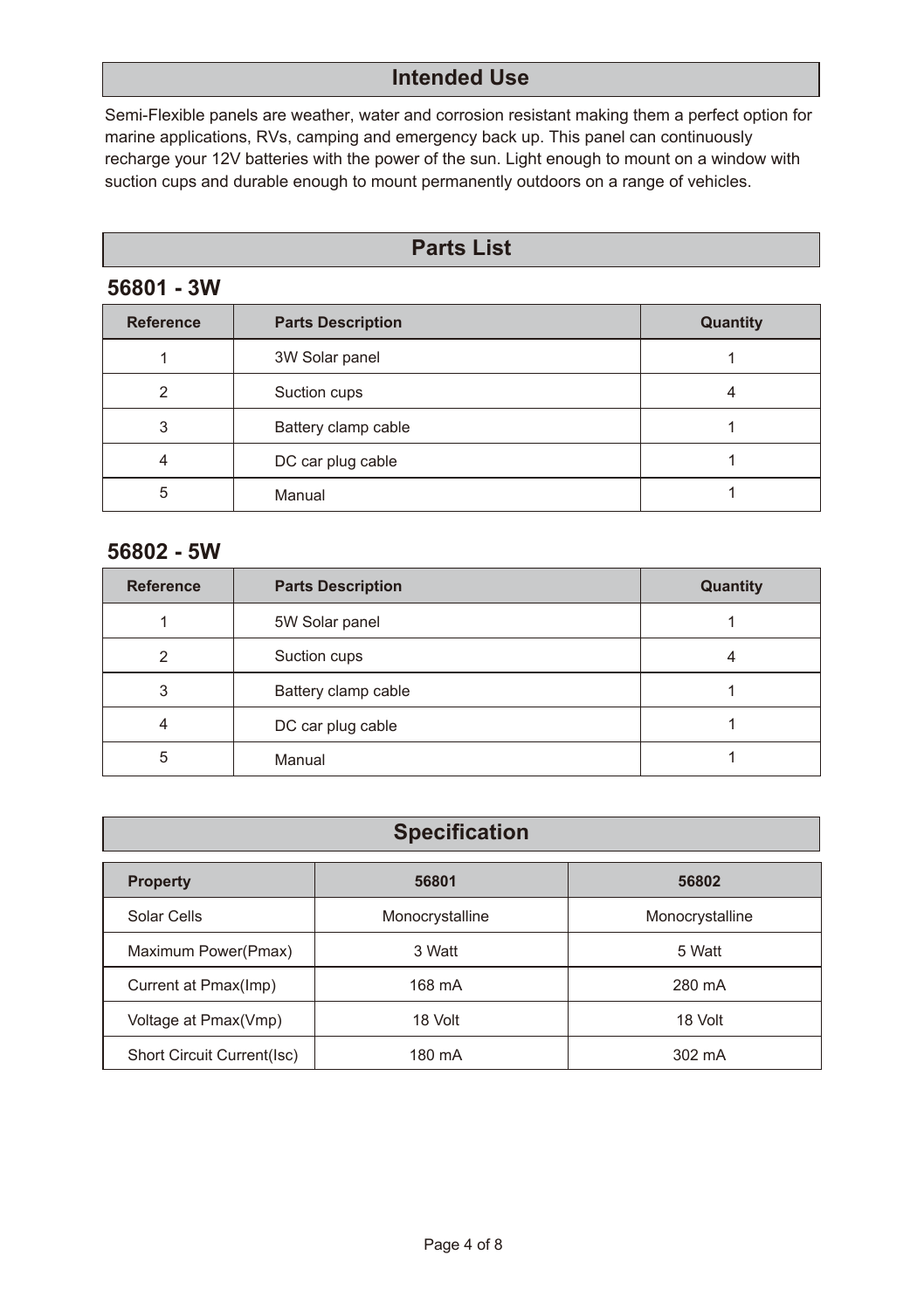## **Operating Instructions**

Solar panel output power lower than 12 Watts do not require a charge controller to charge battery, these panels can charge the battery directly as the output current are much lower than the Amp-hour rating of the battery.

#### **Use with correct battery**

- Please ues to charge a 12 volt rechargeable battery.
- $\bullet$  Do not attempt to recharge non-rechargeable batteries.
- 6 volt battery configurations may also be used if connected in series (Negative to Positive).
- You may use to charge a Sealed Lead Acid battery, a Gel-Cell or a Deep Cycle 12 Volt battery,
- Batteries size from 4-22 Ah are recommend.

#### **\*Noted: Do not charge the lithium battery without using the charge controller.**

#### **Connecting the battery**

Always connecting the postive to positive, negative to negative. a voltage meter or a digital multi-meter may be needed to check the cable's palority from solar panel.



Terminal

#### **Location of solar module**

Please locate your solar module in a position where it can absorb direct sunlight on the solar panel, and generally free from cover and shade. To capture the most sunlight in a day Solar Modules should be facing 20 degrees South if you are in the Northern hemisphere and 20 degrees North if you are in the Southern hemisphere. The Solar Module can become very hot, please keep out of reach of children. Do not place heavy objects on Solar Module.

#### **Out put power testing**

You may use a voltage meter or a digital multi-meter to measure the voltage of your Semi-Flexible Solar Module before connecting to the battery. Voltage can range between 15-22 volts; Testing will ensure correct charging operation. Testing equipment not included.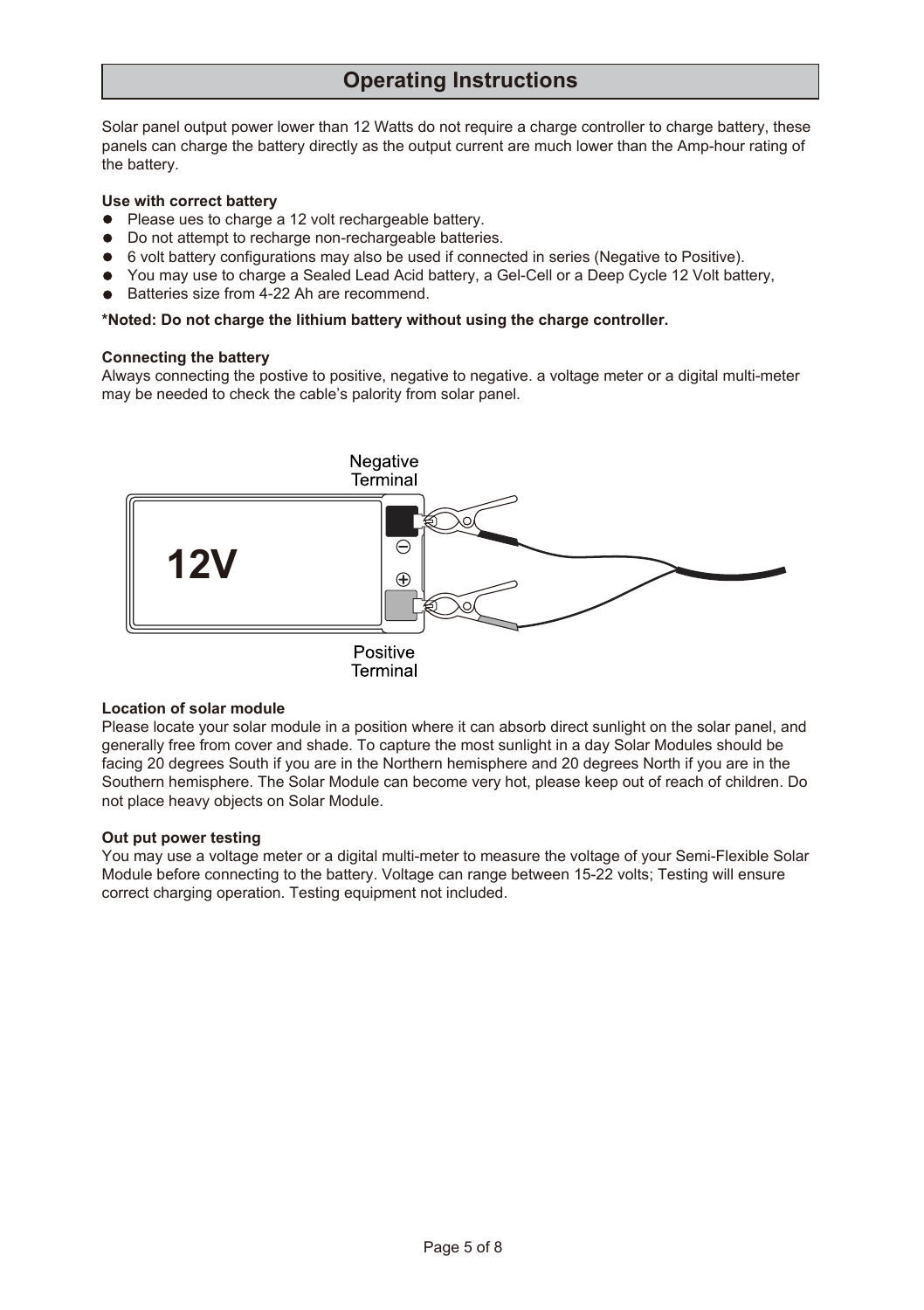#### **Will this solar panel work with a 24V battery?**

This is for 12V battery charging only. Please call Nature Power Customer Service for more 24V system configuration.

#### **How do solar system work?**

The panel's photovoltaic cells convert the energy in sunlight to electricity, the electricity is then stored in the battery and an inverter will allow you to plug in appliances. there is 4 major components needed to set up your solar off grid system. Solar panels, charge controller to control the charge to the battery bank, a battery for power storage and an inverter to transfer DC power from the battery to an AC power.

#### **How to use a charge controller?**

Charge controllers are required for installations of solar systems arrays that are rated 12 Watts and higher. Charge Controllers help to protect the battery(s) and solar panel(s) from harmful reverse currents, battery over charging and high wattage surges, addition protections are found on larger charge controllers. Nature Power Products offers charge controllers from 8Amp-32Amp. One Charge Controller can regulate multiple solar panels.

- **How should my solar panels be positioned in order to produce the most power?**  $\bullet$ In the Northern Hemisphere, The best direction to face solar panels is south. However, using your judgment in figuring out which location gets the most sun, would be helpful.
- **Does the panels need to be in direct sun to work?**  $\bullet$ No, although solar panels produce the highest wattage output in direct sunlight, they will still produce power on cloudy days.

# **Will I need solar maintenance?**

Solar panels generally require very little maintenance. They are very durable but should always be cleaned to prevent dust and debris particles from causing shading on the solar panels. batteries might need to be changed every few years.

#### **How long does installation take?**

This is a very basic setup plug and play, however, installing the panel to a flat surface might require able bodies with a little bit of know how's.

#### **On what roof materials can solar be installed?**

Solar panels can be installed on any roof material that can take the weight of the panel. properly mounted solar panel system is essential, as a an improperly mounted solar panel can cause leaks or other roof issues.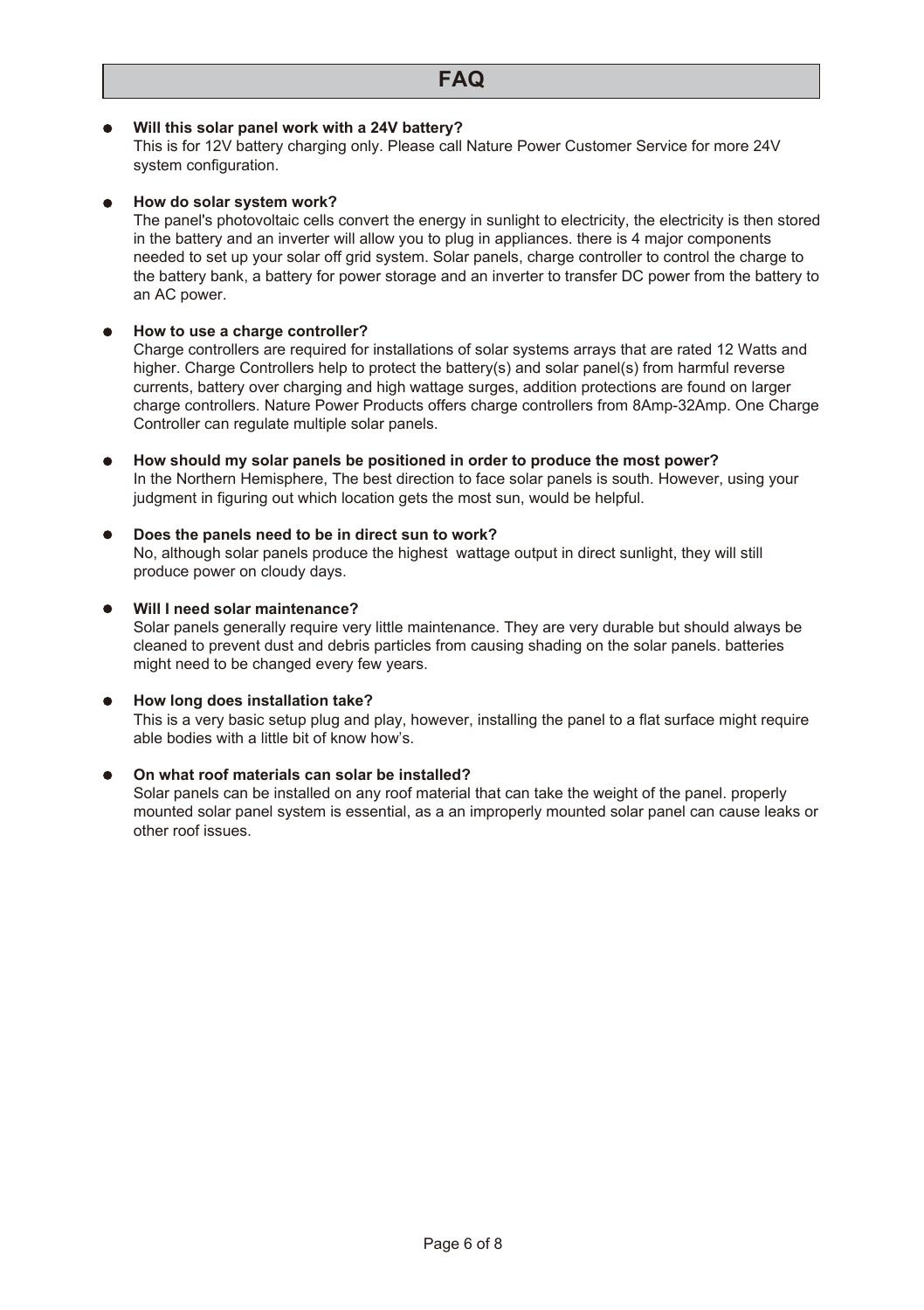# **Solar Panels Weekly Power Chart**

Please noted all run times/ratings are estimates only and may vary depending on your location, time of day, time of year and are based on 7 Hours of full sunlight per day.

| <b>Solar panel Rated Hourly</b>        | 3W                           | <b>5W</b>         | 8W                | <b>50W</b> |  |  |
|----------------------------------------|------------------------------|-------------------|-------------------|------------|--|--|
| (Maximum output)                       | 168 mA                       | 280 mA            | 445 mA            | 2.78 A     |  |  |
| <b>Weekly Output</b>                   | 147 W·h                      | 245 W·h           | 392 W·h           | 2.45 KW·h  |  |  |
|                                        | <b>Weekly Power Run Time</b> |                   |                   |            |  |  |
| <b>Fluorescent Light</b><br>40 watts   | 3.6 hr                       | 6 hr              | 9.8 hr            | 61 hr      |  |  |
| Laptop 20-50 watts                     | 3 <sub>hr</sub>              | 5 <sub>hr</sub>   | 2.6 <sub>hr</sub> | 49 hr      |  |  |
| Fan 80 watts                           | 1.8 <sub>hr</sub>            | 3 <sub>hr</sub>   | 4.9 hr            | 30 hr      |  |  |
| <b>PC 80-150 watts</b>                 | 1 hr                         | 1.6 <sub>hr</sub> | 2.6 <sub>hr</sub> | 16 hr      |  |  |
| 40" Television/ Projector<br>200 watts | 0.7 <sub>hr</sub>            | 1.2 <sub>hr</sub> | 2 <sub>hr</sub>   | 12.2 hr    |  |  |

**Connecting Additional Solar Panels** 

## **Go to www.naturepowerproducts.com**

**for a larger selection of renewable energy products and accessories**

**\*200 watt solar system with 30 Amp charge controller and DC to AC power inverter. (Not included, sample display only! )**